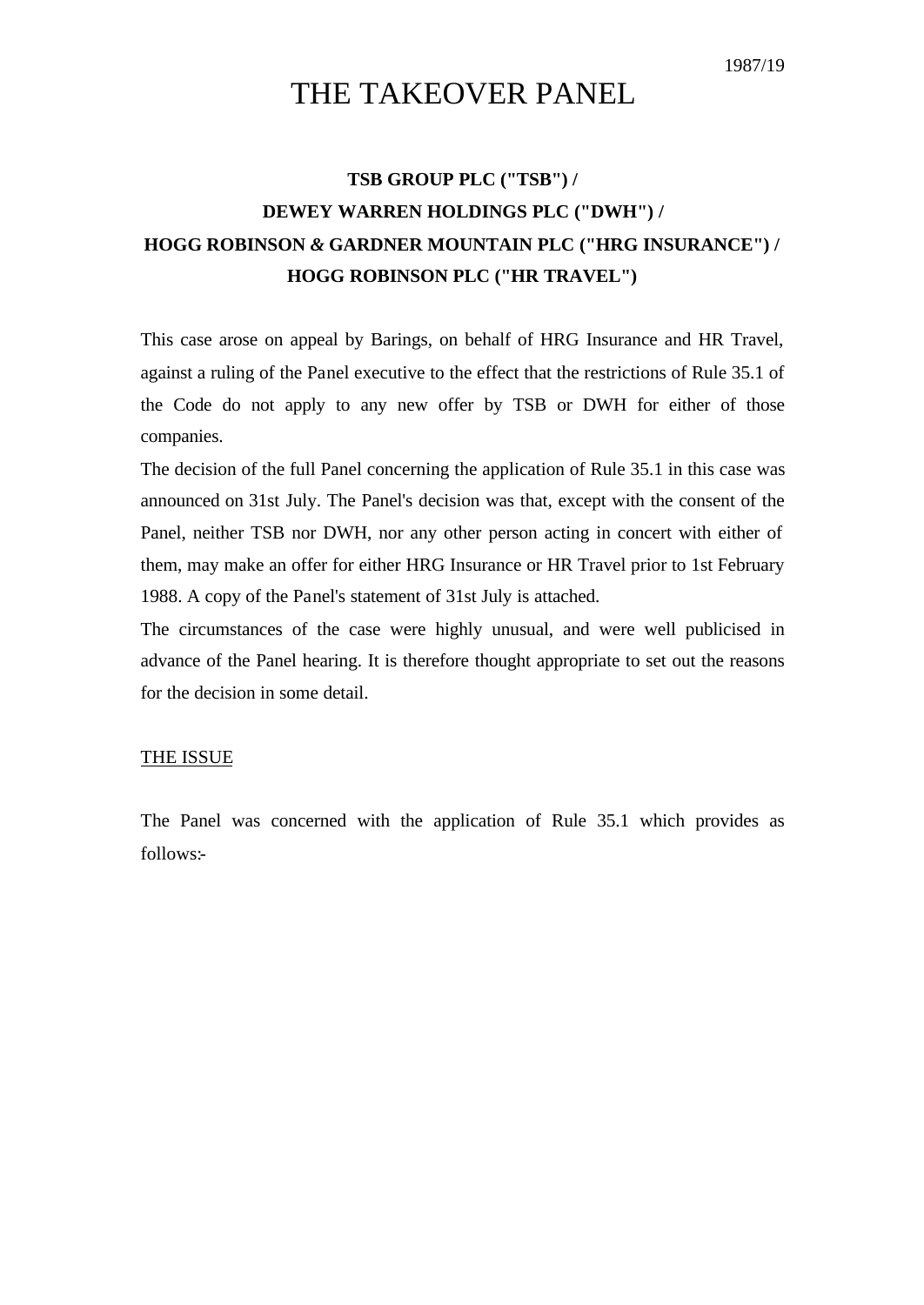#### "35.1 Delay of 12 months before subsequent offer

Except with the consent of the Panel, where an offer has been announced or posted but has not become unconditional in all respects, the offeror and persons acting in concert with it may not within 12 months from the date on which such offer is withdrawn or lapses either:-

- (a) make an offer for the offeree company; or
- (b) acquire any shares of the offeree company if the offeror or persons acting in concert with it would thereby become obliged under Rule 9 to make an offer."

The Panel's approach to the application of this Rule, including consideration of whether a dispensation should be granted, must have regard to the proper method of approach to individual rules which is stated in the Introduction to the General Principles of the Code as follows:-

"It is impracticable to devise Rules in sufficient detail to cover all circumstances which can arise in take-over or merger transactions. Accordingly, persons engaged in such transactions should be aware that the spirit as well as the precise wording of the General Principles and the ensuing Rules must be observed. Moreover, it must be accepted that the General Principles and the spirit of the Code will apply in areas or circumstances not explicitly covered by any Rule."

This statement in turn accords with the general emphasis of the Code. The overriding obligation is to comply with the General Principles which are designed to ensure fair treatment of all shareholders. Many of the Rules are specific examples of the way in which those General Principles should operate, and are accordingly to be construed in the light of the general objectives contained in the Principles.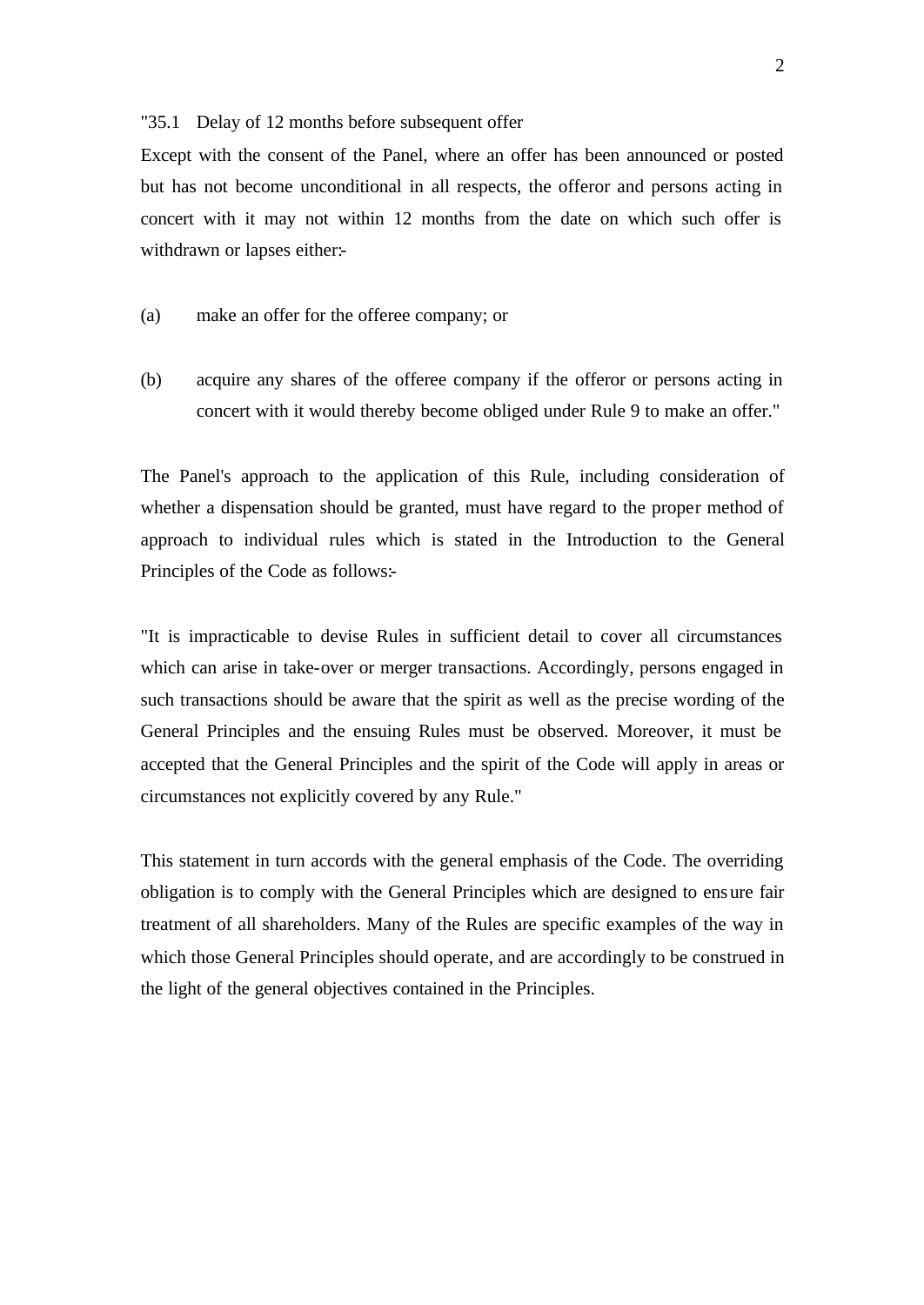#### THE FACTS

The unusual background facts are important to an understanding of the Panel's decision.

In mid-May 1987 TSB approached the Chairman of Hogg Robinson Group with a view to discussing a possible offer. Such approach was rejected by the board of Hogg Robinson Group.

On 25th June Hogg Robinson Group announced its intention of restructuring the group. A proposal to this effect had been in preparation for a considerable time before the approach by TSB in May. So it was in no way consequential on that approach. A circular of 4th July to Hogg Robinson Group shareholders set out proposals to divide the then existing group into two separate entities by means of a demerger. The effect of such proposed demerger was to distribute, to shareholders of Hogg Robinson Group, shares in a new holding company, HR Travel, which would conduct the travel and other activities of the then group; the insurance broking, together with certain other activities, would continue to be carried on by HRG Insurance, in which shareholders would continue to own their existing shares. These proposals were conditional upon the approval of shareholders of Hogg Robinson Group.

On 17th July TSB, advised by Lazards, announced an offer for the then Hogg Robinson Group. The terms of the offer were 600p per share in cash, with a proposed loan note alternative. The announcement included a statement by TSB that, subject to a reservation in the event of a competitive bid, it would not increase its offer. This statement, as will become apparent, is one to which the Panel attached considerable importance in reaching its decision.

TSB made plain to Hogg Robinson shareholders, both in the announcement and in other communications, that the offer would not proceed if the demerger proposals were approved by Hogg Robinson shareholders at the Extraordinary General Meeting of 27th July.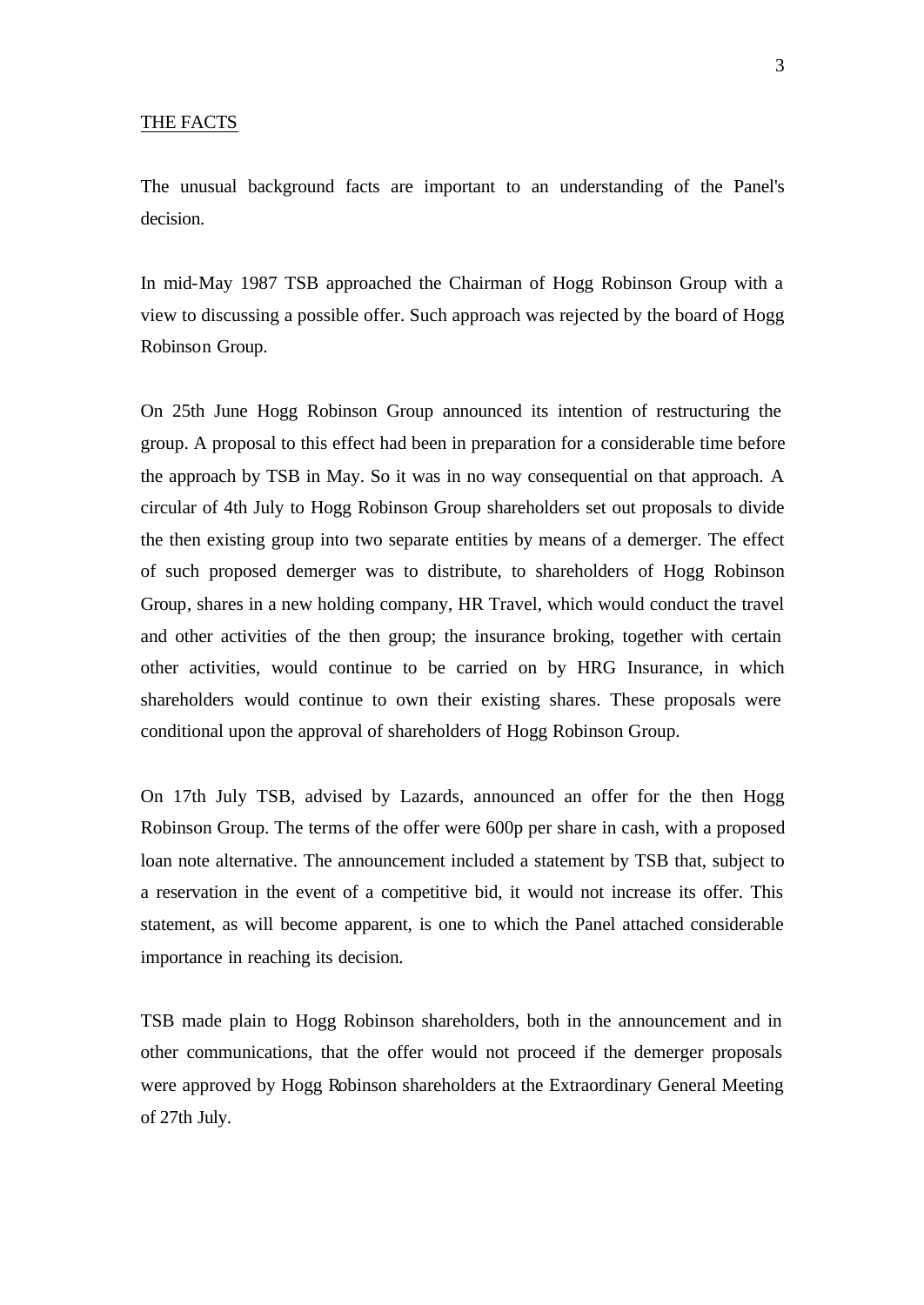TSB had reached an Agreement, publicly declared, for the sale of Hogg Robinson Group's insurance broking activities to DWH. In a circular to Hogg Robinson shareholders, for the purposes of comparison with the 600p final offer, TSB attributed separate values to the respective activities of what were to become, if the demerger proceeded, HR Travel and HRG Insurance. Accordingly, if TSB's offer had been successful and the agreement with DWH had been completed, the result would have been similar to the result of separate offers for HR Travel and HRG Insurance, if they had been made following the demerger and had been successful. In either eventuality, TSB would have acquired the travel business, and DWH would have acquired the insurance business. This potential similarity of outcome between, on the one hand, a bid for Hogg Robinson Group and, on the other hand, fresh bids for the companies after demerger was another highly unusual feature of the case which was important to the Panel's decision.

On 27th July the shareholders of Hogg Robinson Group approved the demerger proposals and TSB's offer was withdrawn.

## CONSULTATIONS WITH THE PANEL EXECUTIVE

At various times between 13th and 24th July, Lazards consulted the executive on the issue of the application of Rule 35.1 if the demerger proposals were approved and TSB's offer was withdrawn. Until 24th July, one business day before the Extraordinary General Meeting, Lazards required that these consultations were on a confidential basis and could not be made known to Barings, as advisers to Hogg Robinson Group. On 23rd and 24th July Barings, in their turn, raised the issue with the executive independently. Until then it had not been possible to obtain the views of all relevant parties. Even at 24th July, it was not strictly possible to receive the views of the management of HR Travel and HRG Insurance on the issue since such managements were not formally to be constituted until the demerger proposals were approved.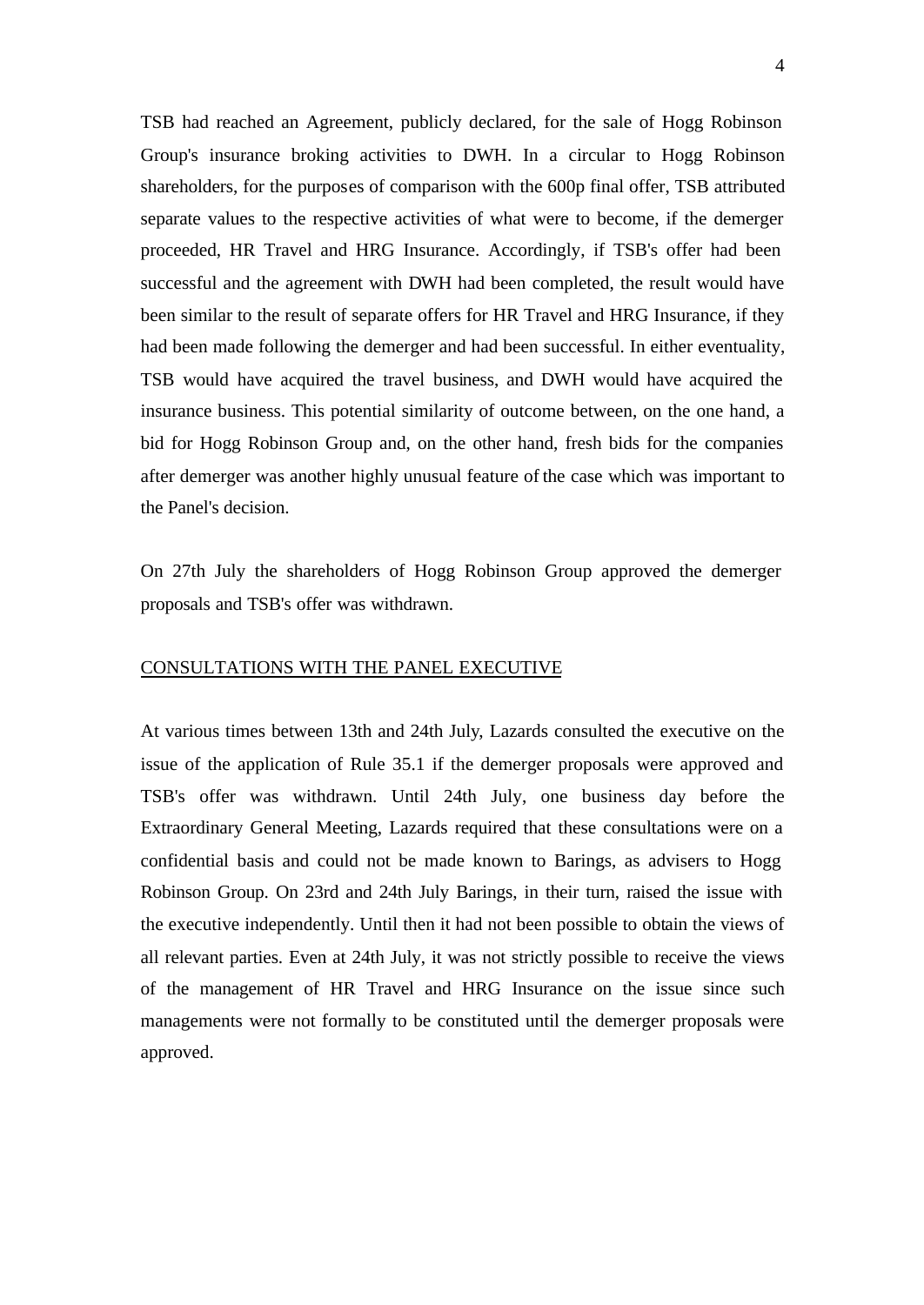The executive accordingly took the view at that time that it was impossible to make a formal ruling on the issue. It had been emphasised to Lazards throughout consultations that no ruling could be made unless all relevant parties could be involved. The Panel would hope that, should a situation similar to the present arise in the future, a ruling could be given before shareholders in a company vote on a demerger proposal. It must be appreciated, however, by parties consulting the executive that, in order to obtain a ruling and to allow the processes of appeal to take their course when necessary, the issue must be raised at such a time and in such a way as to permit of consultation with all parties in due time. In saying this, the Panel implies no criticism of the approach made by Lazards in the present case.

## RULE 35.1: GENERAL APPROACH

This Rule was introduced in the light of the Code requirement that an offer must either succeed or lapse no later than 60 days after the original offer document is posted. This requirement is now contained in Rule 31.6.

In order to give meaning to the 60 day Rule, it was necessary that a failed offeror should not be permitted to make a further offer for a reasonable time after an earlier offer had lapsed. This time was established as 12 months. The principle underlying Rule 35.1 is that, if the management of the company has to endure prolonged sieges by the same offeror after a failed bid, it would be unreasonably distracted from the conduct of the company's business. This would be to the detriment of the interests of its shareholders. Accordingly the Rule is designed to serve the interests of offeree company shareholders. It is nonetheless an exception to the accepted principle that shareholders should generally be free at all times to receive and consider offers made to them.

Thus it will be apparent from the history of the Rule that, when it was formulated, it dealt with the normal situation of an offeree company remaining in a constant form. It was not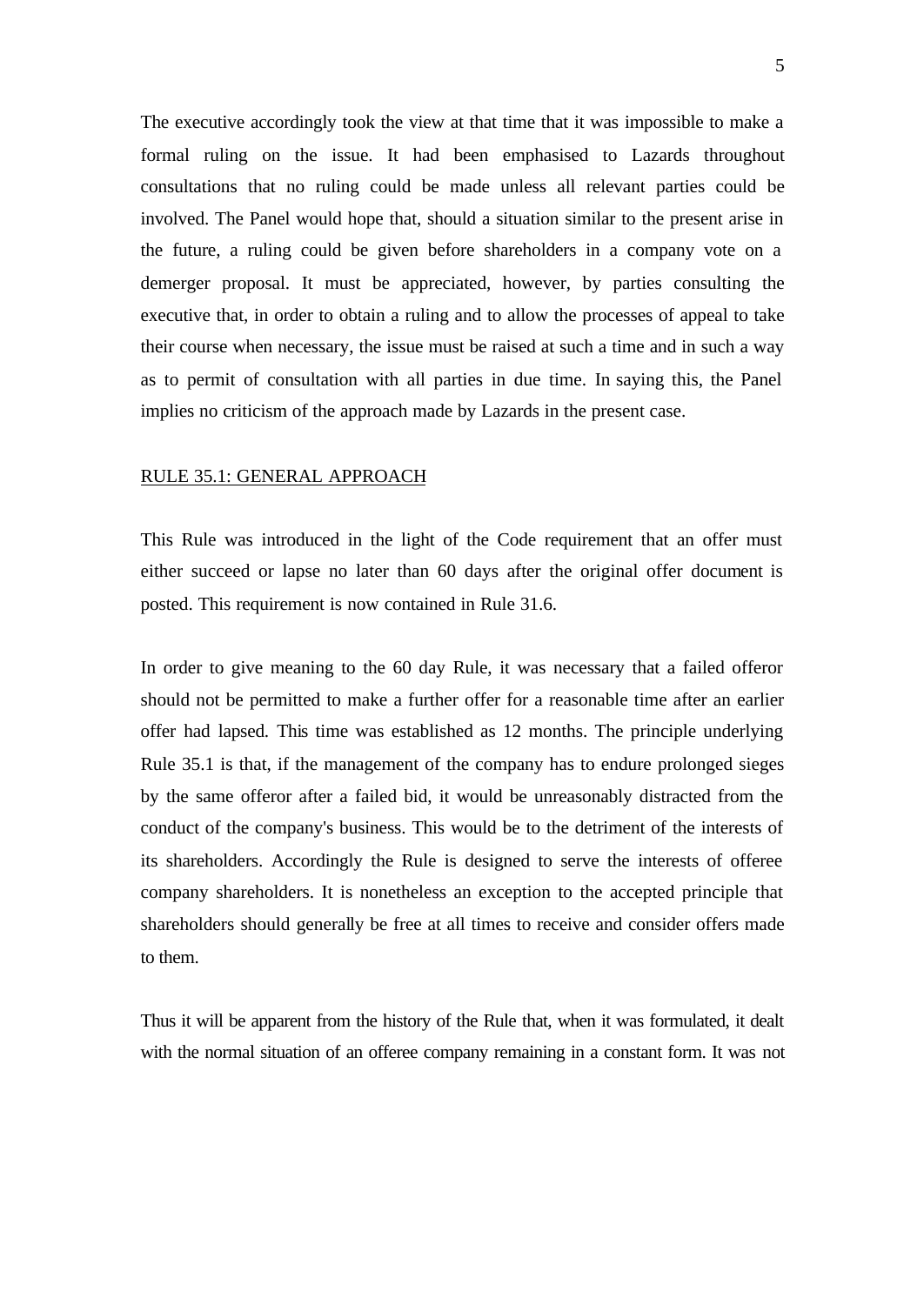concerned with the potential implications of the demerger such as occurred in the present case. The Panel, however, considers that in appropriate circumstances, where an offer for a company fails where it is competing with a demerger, the shareholders of the demerged company may require similar protection against protracted siege as is given to shareholders of an offeree company which is not restructured.

In the present case, the Panel considered that the nature of the demerger was specifically identified. It was very similar to the outcome of the TSB bid, if it had been successful, followed by the sale to DWH. In these circumstances, the reasons underlying the introduction of Rule 35.1 could apply to a fresh bid for the demerged companies even though such companies were not identical with the original offeree company. Indeed, it was clear that, if the siege of the Hogg Robinson Group had endured for a normal protracted period, it might well be proper to apply Rule 35.1 to any potential fresh bid for one of the demerged companies.

The Panel therefore had to consider whether, and if so to what extent, there was any justification for granting consent to TSB and DWH to bid within the 12 month period. The entitlement to grant such consent is contained within Rule 35 itself.

### REASONS FOR DECISION

The Panel rejected certain arguments advanced on behalf of HR Travel and HRG Insurance. It was suggested to the Panel that the management of Hogg Robinson Group had suffered the distraction of an offer since TSB's original approach in May rather than from the date of the offer: the Panel decided that in this case the period prior to announcement of the offer on 17th July was irrelevant. The period of siege lasted for 10 days, as opposed to, in a typical case, some 3 months. The Panel also did not accept the argument that account could be taken of stresses imposed on management by the preparations for demerger: these were in no way the consequence of the bid by TSB.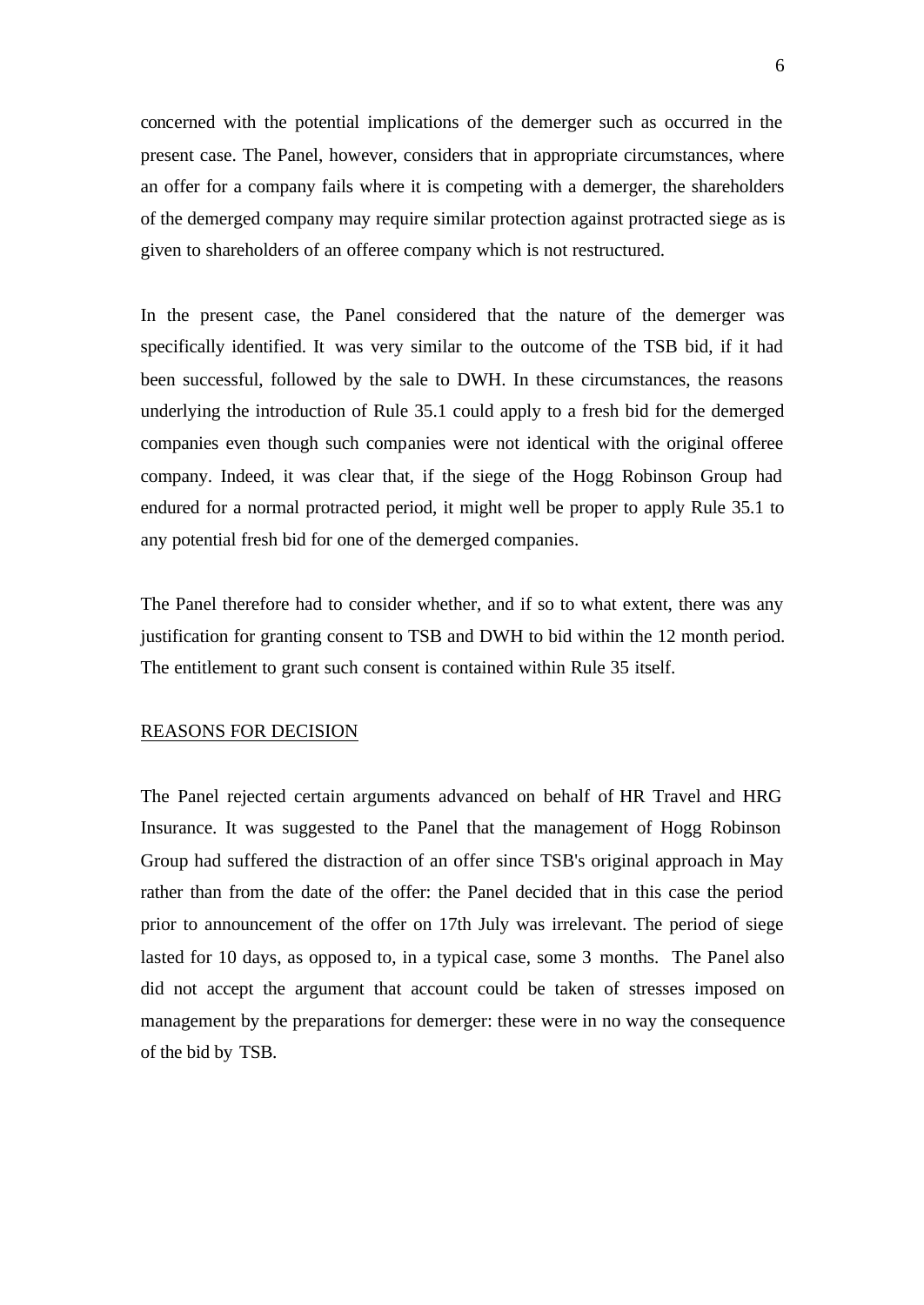The Panel was concerned, however, that shareholders of HR Travel and HRG Insurance did not in the event have a full and proper opportunity to consider any offer for their shares in those companies as they are following demerger. The only offer which they have considered is a 600p final offer which was withdrawn upon demerger. That offer subsisted for only 10 days, and was not the subject of the normal full argument which enables shareholders to reach an informed decision after proper time for consideration.

It is possible that a substantial number of Hogg Robinson Group shareholders believed that either TSB or DWH would be free to make an offer for either HR Travel or HRG Insurance following the demerger. Moreover, since the reason put to shareholders for approving demerger was to increase the overall value of their investment by dividing it between two independent businesses, some shareholders may have approved the demerger with the prospect in mind that any future offer could be at a higher effective price than contained in the original offer. In all the circumstances, the suggestion of a protracted siege which normally justifies application of the Rule was of considerably less significance than is often the case.

The Panel did, however, attach some significance to the fact that TSB had announced its offer in the full knowledge that an Extraordinary General Meeting had already been convened only 10 days later to consider the demerger. TSB knew that, should the demerger proposals be approved, any subsequent offer for either of the demerged companies would have the consequence that the period in which the managements were under take-over pressure could be extended. In the context of this argument, it was accepted by TSB and DWH that those who became directors of the demerged companies had been actively involved in management prior to the demerger.

The Panel also regarded it as highly important that TSB had elected to state that its offer of 600p was final. The approach of the Panel to "no increase" statements is very clearly stated in the Code. It is well known by those regularly involved in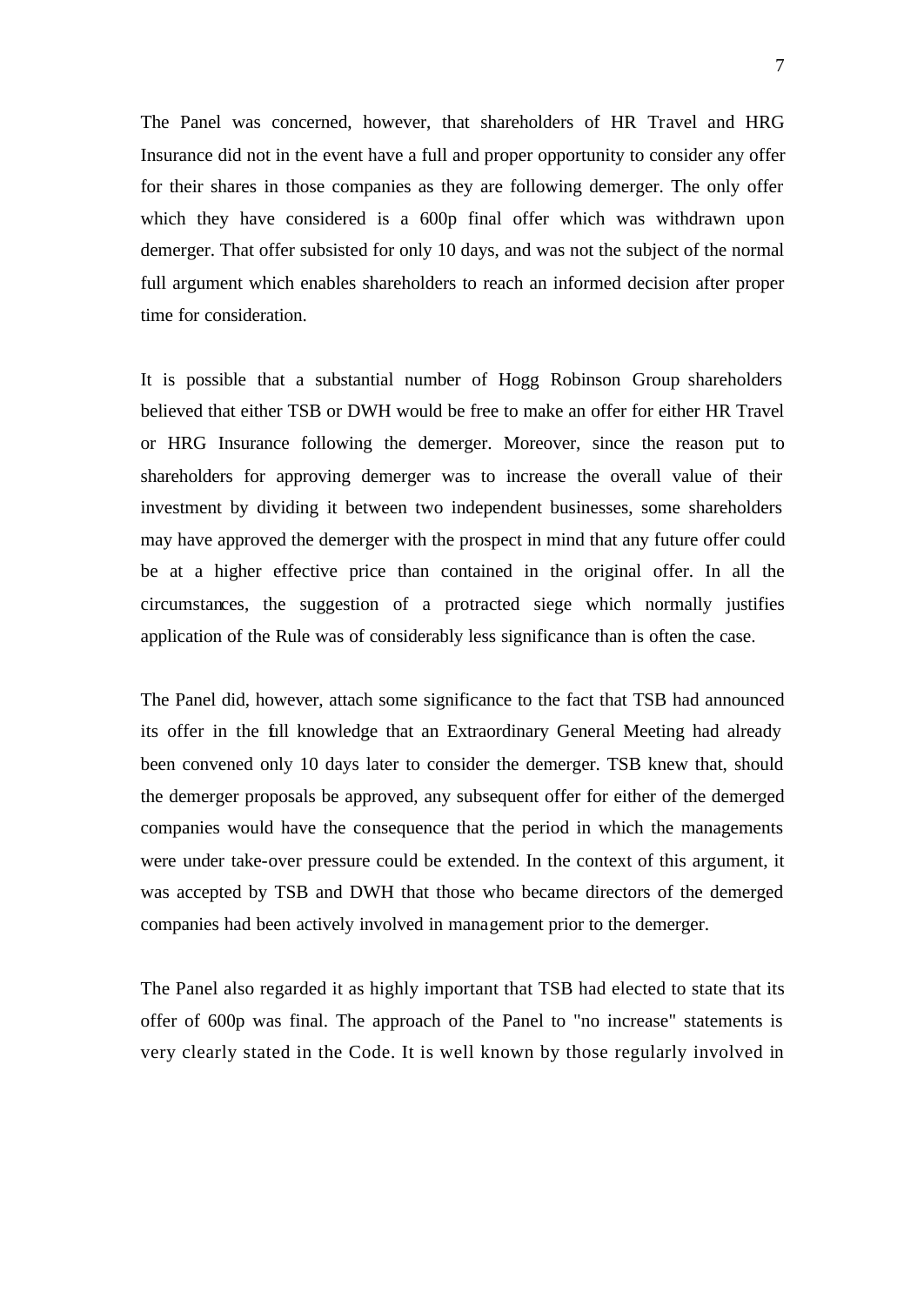take-overs. Such a no increase statement may only be set aside if the right is reserved to do so in specific circumstances and if those circumstances arise. The reason for this approach can be summarised briefly. A no increase statement is designed to sway shareholders. Shareholders deal in the relevant shares in the belief that the statement will be adhered to. If such a statement is not adhered to, shareholders will have been misled, may well have acted on the statement and, if so, will suffer financially. It is necessary to ensure that offerors should not be able to circumvent full compliance with a no increase statement.

In this highly unusual situation, the Panel was thus confronted with a number of compelling but competing considerations. In the view of the Panel, all these factors needed to be given proper weight in its decision. The Panel was therefore concerned that it could be unfair to shareholders in the demerged companies to deprive them of the possible opportunity of an offer from TSB or DWH for 12 months. This weighed against giving full effect to the normal 12 month rule. However, to permit an immediate bid for a demerged company without a condition that there should be no increase in the effective bid would have been inconsistent with requiring respect for no increase statements. In addition, TSB or DWH would be enabled immediately to follow a bid for the entire group, which contemplated separation of the travel and insurance business in similar manner to the object of the demerger, with a bid for a demerged company. These factors weighed against the grant of unconditional consent for an immediate bid for either demerged company.

The Panel considered, only to reject, the possibility of granting consent to an immediate bid but imposing a requirement that there should be no effective increase over the previous bid. In the light of the demerger which included the raising of new capital for HR Travel, such a condition would have been difficult to operate in practice, would have been very unrealistic and would have been of disadvantage to shareholders in the demerged companies.